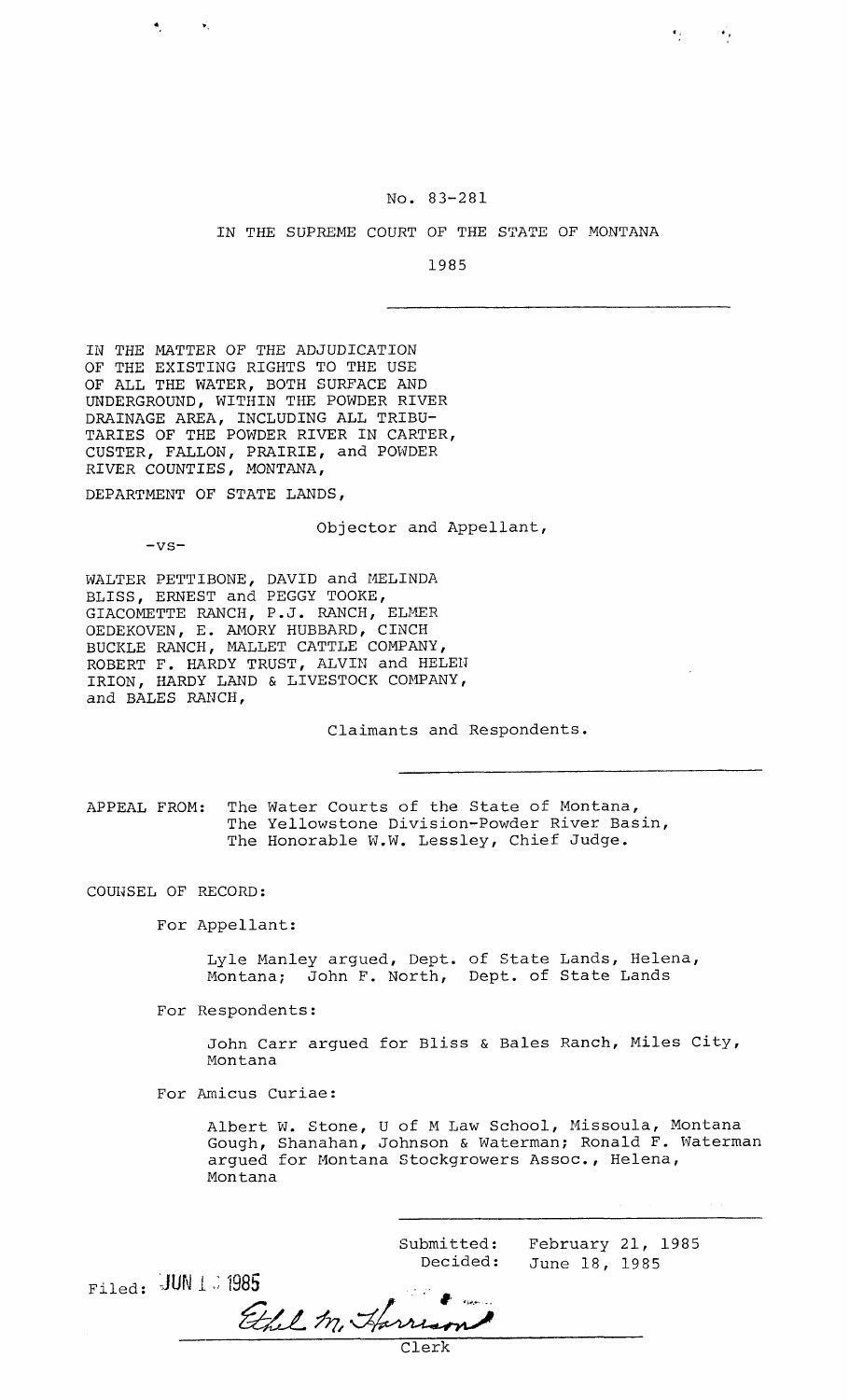Mr. Justice L. C. Gulbrandson delivered the Opinion of the Court.

 $\zeta_t$ 

 $\mathbf{S}_{\mathbf{A}}$  .

 $\mathbf{w}_1$  ,  $\mathbf{w}_2$  ,  $\mathbf{w}_3$ 

The State of Montana appeals from the Powder River Final Decree holding title to certain water rights to be vested in respondents. We reverse.

The State of Montana, Department of State Lands, objected to the portion of the Powder River Preliminary Decree that awarded title of certain water rights to the above-named respondents, all lessees of State school trust lands. All of the factual disputes, as to flow, source and place of diversion and place of use were resolved prior to the hearing on the State objection held November 24, 1982. The hearing was confined solely to the following question of law:

> Does title to the water right vest in the lessee or the State of Montana as owner of the land where the water is diverted?

On April 4, 1983, The Water Courts Judgment--The Powder River Final Decree, was issued. It held that the title to the waters diverted on State school trust lands vests in the lessee, and not the State.

The State appealed this portion of the Final Decree. The appeal was first heard by this Court on January 13, 1984. Subsequently, by Order of March 26, 1984, we directed the parties to rebrief the case, and to address certain questions. Because of the broad significance of this case, we also solicited amicus curiae participation. The parties, and several amici, submitted supplemental briefs, and the matter was again heard on January 25, 1985.

There are twenty-three water rights involved in this appeal. They generally fall into one of the following categories:

> 1) Groundwater\_Wells: Four rights are from groundwater wells. Three of the

> > $\overline{2}$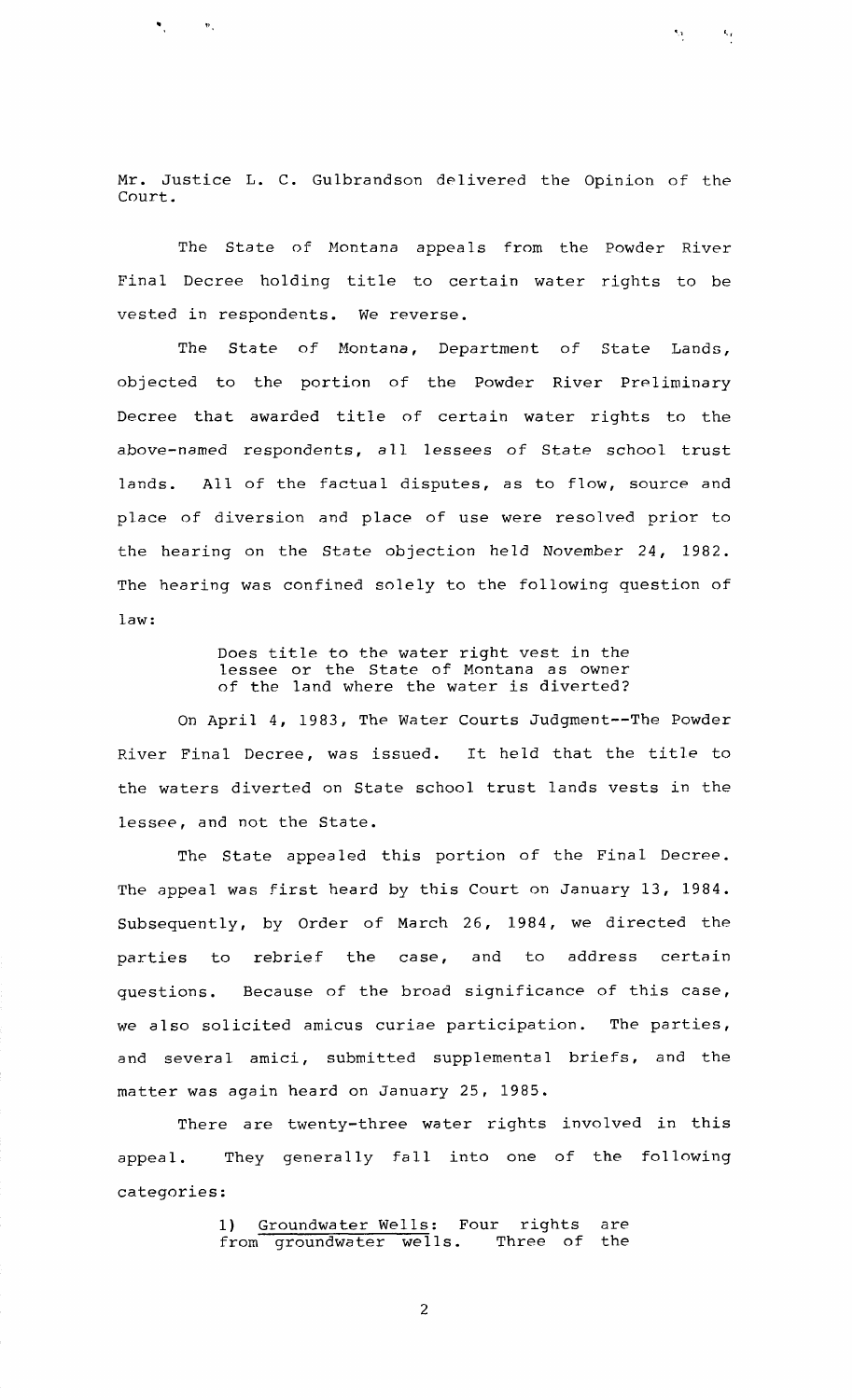wells are on school trust lands, and used wholly thereon. One straddles the border between a state-owned and privately-owned section, and is used on both.

 $\mathcal{M}_{\mathcal{A}}$ 

ैर

2) Developed Springs: Three rights are in developed springs for stock watering. The springs, and their uses, are confined to the school trust lands.

3) Diversions of Tributaries: Fifteen rights arise from diverting named or unnamed tributaries of larger creeks. In most, the appropriator has constructed a small dam on the tributary creating a small reservoir for stock watering. In some instances, water continues to flow from the reservoirs to the larger creek. One of the rights involves a draw of water from the Powder River devoted to irrigation, not stockwatering.

Thirteen of these diversions occur wholly on school trust lands with the use confined thereon. One right is in a reservoir on state land that serves both the state section and an adjacent private section. The last of these rights is an appropriation used for irrigation. In that case, the diversion is on state land, and the use is on both state and private land.

4) Direct Use: One right is in an undeveloped spring and its drainage adjacent to a creek in the Powder River drainage. The spring, and its use, is confined to the school trust land. This right has the oldest priority date of any at issue here, October 1, 1883.

According to the decrees associated with these rights, each is exercised year-round; although in times of drought, this may not be possible.

The lands upon which these water rights lie are those that were granted to the State of Montana by the Federal Government in the Montana Enabling Act. Act of February 22, 1889, ch. 180, 25 Stat. 676. Originally, these lands were set aside in the Montana Territory Organic Act, Act of May 26, 1864, ch. 95, 13 Stat. 85, which provided that said lands were "reserved for the purpose of being applied to schools" ch. 95, section 14, 13 Stat. 91 in the Montana Territory.

 $\overline{3}$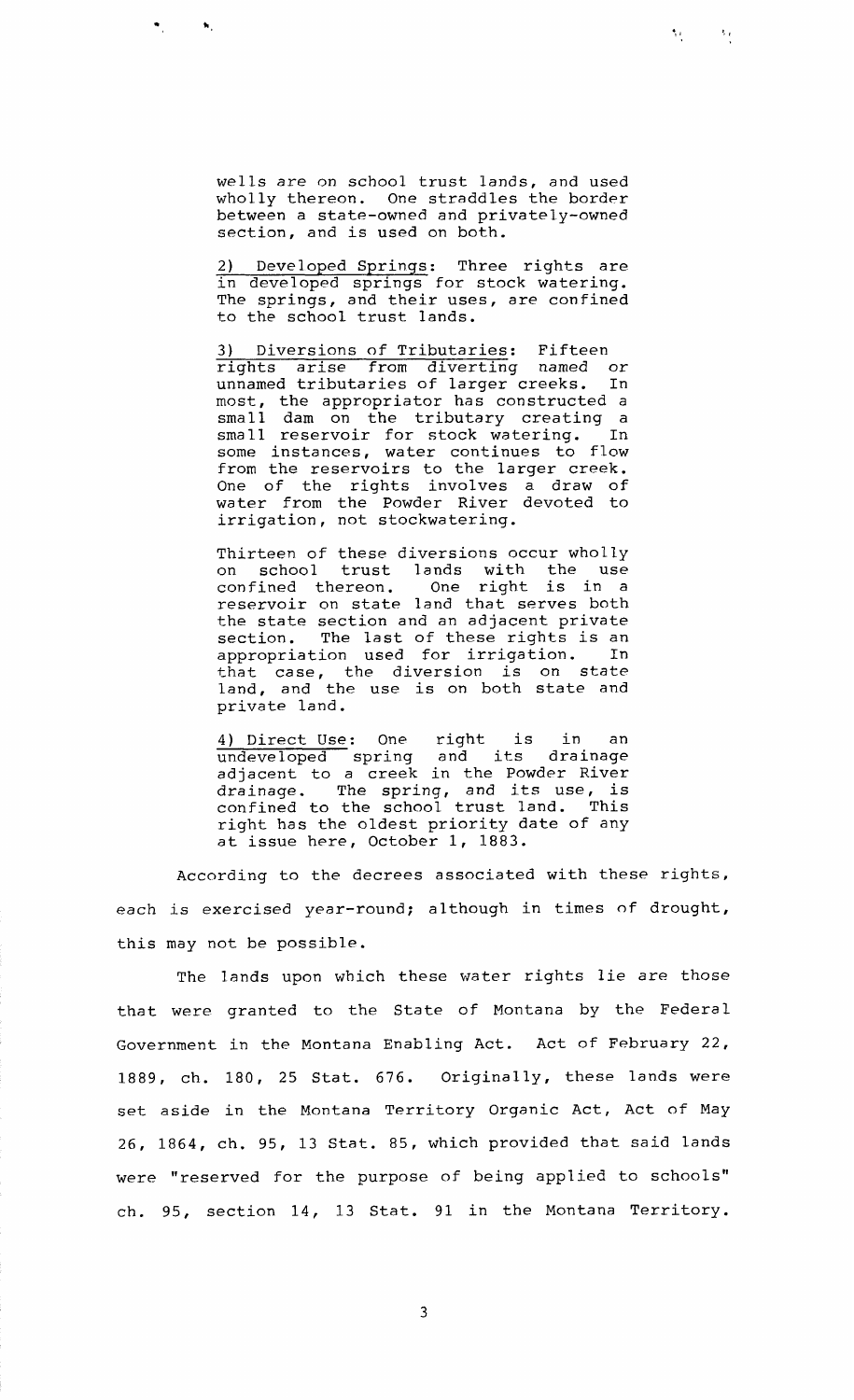$\mathcal{H}^{\pm}$ 

 $\Omega$ 

"Section 10. That upon the admission of<br>each of said States into the Union said States into the Union sections numbered sixteen and thirty-six<br>in every township of said proposed every township States, and where such sections, or any parts thereof, have been sold or otherwise disposed of by or under the authority of any act of Congress, other<br>lands equivalent thereto, in legal equivalent subdivisions of not less than one-quarter section, and as contiguous as may be to the section in lieu of which the same is taken, are hereby granted to said States for the support of common schools.

 $\mathbf{u}$  .  $\mathbf{v}$  .

 $\mathbf{v}_1$  and  $\mathbf{v}_2$ 

"Section 11. That all lands herein granted for educational purposes shall be disposed of only at public sale, and at a price not less than ten dollars per acre, the proceeds to constitute a permanent school fund, the interest of which only shall be expended in the support of said schools. But said lands may, under such regulations as the legislatures shall prescribe, be leased . . . " ch. 180, 25 stat. 679.

The 1889 Montana Constitution accepted these lands and provided that they would be held in trust consonant with the terms of the Enabling Act, Montana Constitution of 1889, art. XVII, sec. 1. The 1972 Montana Constitution continued these terms, Mont. Const. art. **X,** sec. 11, ch. 1. See also section 77-1-202, MCA (school lands held in trust for the support of education) .

The duty of administering the school trust lands is placed upon the Board of Land Commissioners (Board). Section 77-1-202(l), MCA provides that "The board shall administer this trust to secure the largest measure of legitimate and reasonable advantage to the State." Pursuant to 77-1-301(1), MCA, the Department of State Lands, (DSL) under the direction of the Board, " . . . has charge of the selecting, exchange, classification, appraisal, leasing, management, sale, or other disposition of state lands" The Department of State

 $\overline{4}$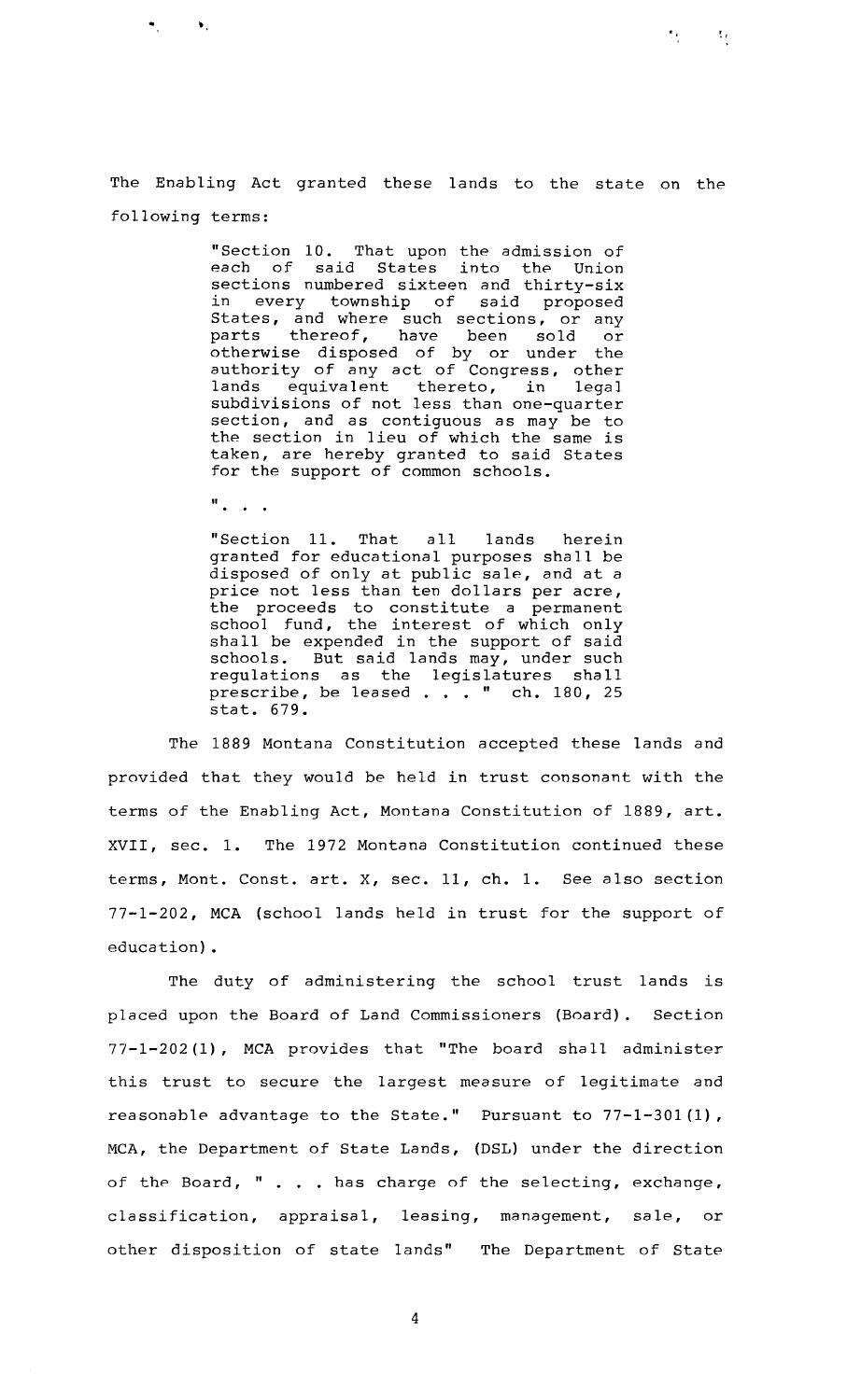Lands has also promulgated regulations governing the management, sale or lease of school trust lands. See generally Title 26, A.R.M.

 $\sim 10$ 

Each of the respondents is a lessee of one or more sections of school trust lands. The DSL, by statute, sections  $77-6-115$  and  $77-6-301$  and  $-302$ , MCA, and by regulation S26-3.123, A.R.M., allows lessees to divert waters on the leasehold, develop them, and put them to use on or off that land. None of the rights at issue in this case were perfected pursuant to the above mentioned statutes or regulations. Rather, the lessees claim these rights as "use rights," which have long been recognized in this State, see Murray v. Tingley (1897), 20 Mont. 260, 50 P. 723, and Stone, Montana Water Law for the 1980's, p. 3, (1981 ed.)

These rights are at issue because of the general water rights adjudication underway in Montana. This process began with the passage of the Montana Water Use Act of 1973, ch. 452, L. 1973. The legislature enacted the Water Use Act in<br>response to the chaos of previous Montana water law. See<br>Stone, <u>The Long Count on Dempsey: No Final Decision</u> response to the chaos of previous Montana water law. See in Water Rights Adjudication, 31 Mont.L.Rev. 1 (1969); Stone, Are There Any Adjudicated Streams in Montana? 19 Mont.L.Rev. 19 (1957). It set up a system of general stream adjudication administered by the Department of Natural Resources and Conservation (DNRC) and also provided, from that time on, that the statutory method was the exclusive way to acquire a water right.

Prior to 1973, there were two possible ways of perfecting a water right. First was the method provided for by statute; posting at the point of diversion and filing a notice with the county clerk, Mont. Laws 1885, secs. 6 through 10; R.C.M. (1947), 89-810 through 814. Second was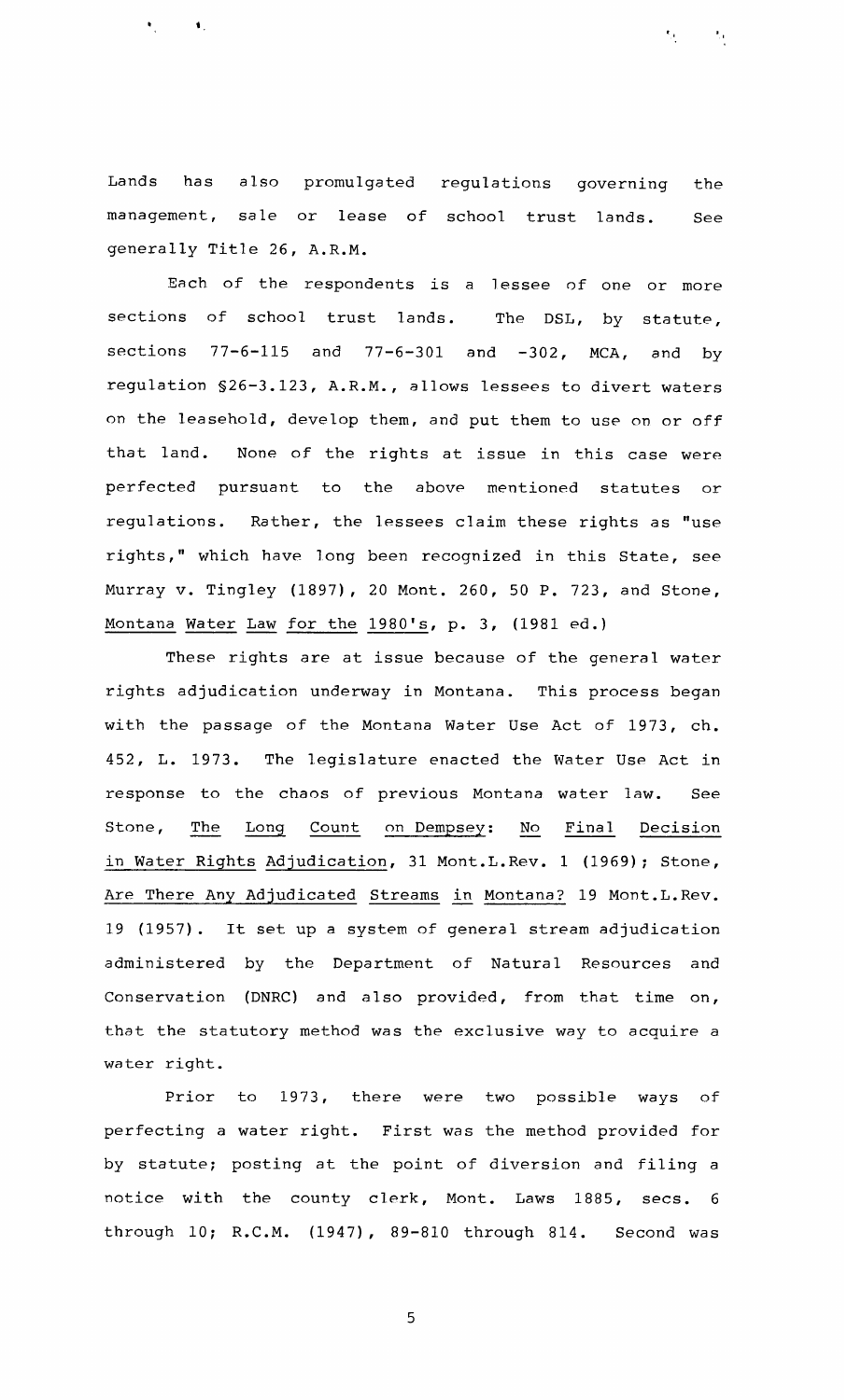simply by putting the water to use, Murray v. Tingley, supra. The 1885 Act did not provide for any general adjudication of streams. Nor did it provide any mechanism by which actual uses, as opposed to claimed uses, could be ascertained. As Professor Stone, in Montana Water Law for the 1980's states, the problems the legislature addressed in 1973 were many:

 $\mathbf{r}_{\mathrm{in}}$  .

 $\bullet$  -  $\bullet$  -  $\bullet$  -  $\bullet$  -  $\bullet$  -  $\bullet$  -

"It [the old water rights system under<br>the 1885 Act] merely provided for the 1885 Act] merely provided for particular water users over their individual rights in isolated parts of streams. The<br>statute resulted only in piecemeal resulted litigation, often repetitive and among the same neighbors, over and over again<br>disputing one another's claims. another's [Citations omitted.] It did not lead to security in one's property rights nor to finality in determining the fair and<br>legal distribution of water among legal distribution of neighboring claimants.

"But not only were the individual water users ill-served by this failure to establish water rights; the public interest also required an inventory of the state's water needs so that future negotiations or dealings with downstream states could allocate the waters of our interstate rivers." Stone, supra at p. 4.

The system of adjudication established by the 1973 Act soon encountered difficulties. First, it required the DNRC to physically inspect or discover all water rights. It soon became evident that this process would take a very long time. Six years after the 1973 Act was passed, the inspection and adjudication of the Powder River Basin, one of the smallest and relatively simplest in the State, was still in its initial stages. Second, the 1973 Act did not provide for the adjudication of federally reserved rights--presenting the spectre of concurrent, wasteful and possibly inconsistent litigation in the Federal Courts.

Responding to the shortcomings of the 1973 Act, the 1979 Montana Legislature enacted Senate Bill 76, ch. 697 L. 1979. It established a system of water courts and put upon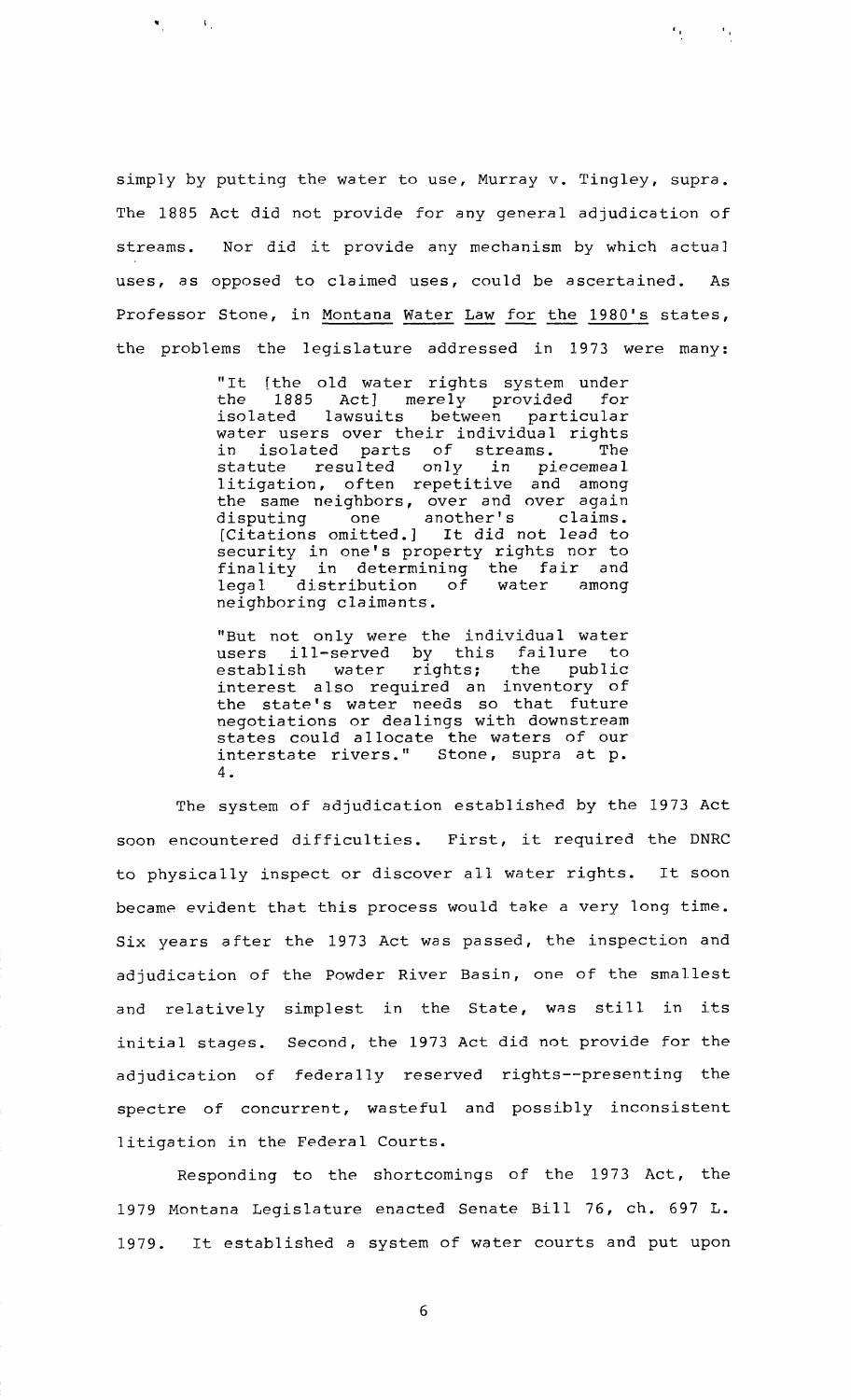appropriators and users the burden of filing claims for their rights. It also provided for reserved water rights and set up a Compact Commission to negotiate the federal and Indian reserved rights. Ch. 697, sec. 27, **I,.** 1979.

 $\mathcal{L}_{\rm{max}}$ 

 $\mathcal{O}(\mathcal{F}_{\mathcal{F}_{\mathcal{E}}}$ 

 $\mathbf{A}$ 

The Water Court system is charged with the final adjudication of water rights. Rased upon the claims filed by users and appropriators, the court issues temporary preliminary decrees cataloging the various rights and priorities in the respective basin. All named or affected parties have, at that time, an opportunity to object to the temporary preliminary decree. If no objections are raised, the temporary decree is made final. Objections are heard and adjudged by the Water Court, with the right of appeal to this Court.

This is the first appeal we have been called on to hear from a final decree of the Water Court. In reviewing this, and subsequent final decrees, we will apply the same standards of review as any other appeal from a District Court order.

The question we consider is: Who is the owner of a water right diverted or developed on school trust land; the State or the lessee?

We hold that title to these water rights vests in the State. The lessee, in making appropriations on and for school trust sections, is acting on behalf of the State. It is only through state action that the lessee is on the land, and Montana law expressly provides that the lessee shall be reimbursed for all capital expenditures made in putting the water to beneficial use. **The** lessee, under the terms of the reimbursed for all capital expenditures made in putting the<br>water to beneficial use. The lessee, under the terms of the<br>lease, is simply entitled to the <u>use</u> of water appurtenant to the school trust land. The State is the beneficial user of the water, and its duty as trustee of the school trust lands

 $\overline{7}$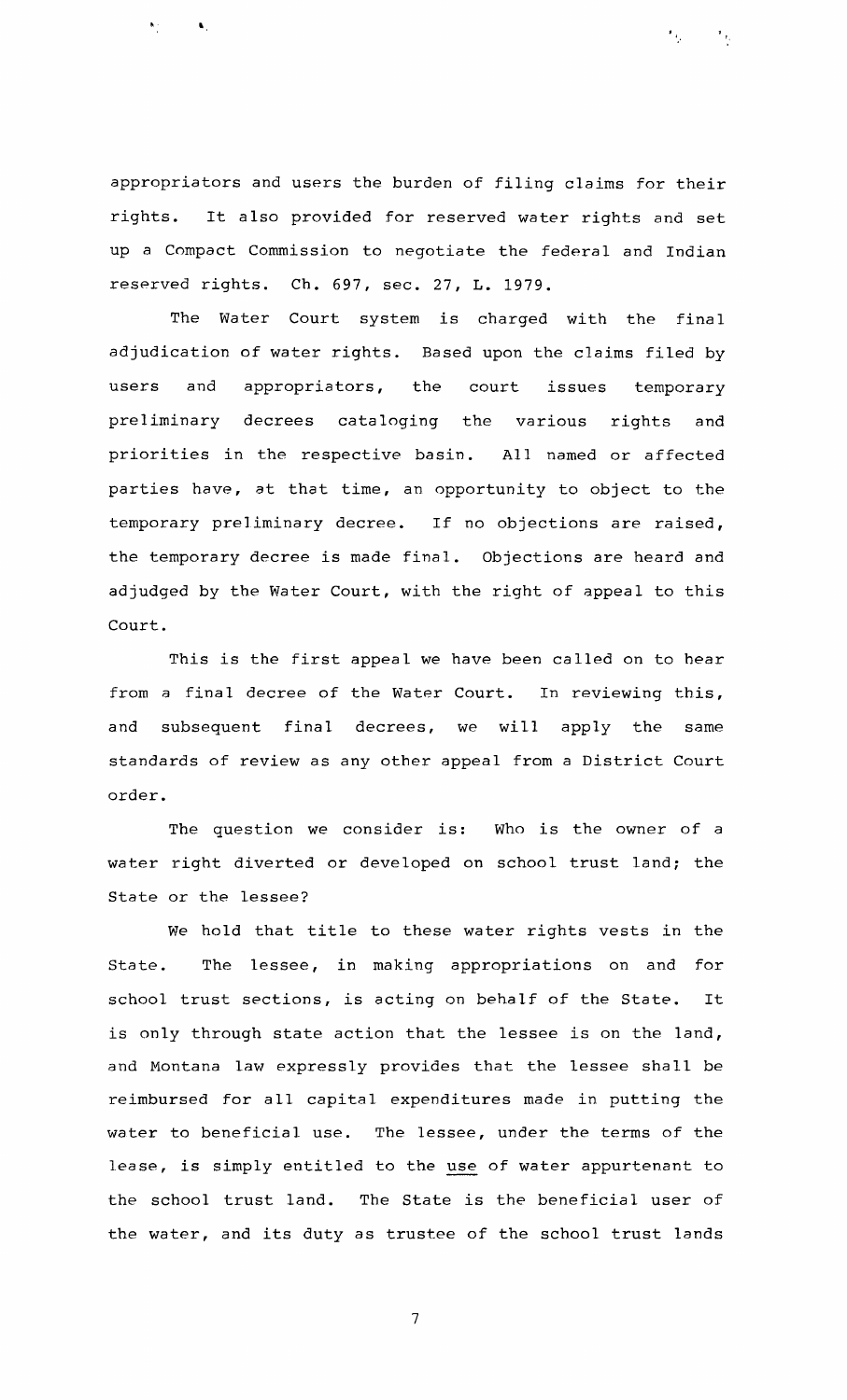prohibits it from alienating any interest in the land, such as the appurtenant water right, without receiving full compensation therefor.

 $\mathcal{F}_{\mathcal{F}}$ 

 $\frac{1}{2}$ r

 $\sim 100$ 

The school trust lands are endowments by the United States to the State of Montana for the benefit of the common schools. **A** major policy of the fledgling nation was to foster public education by grants of land to newly admitted states for that purpose. Each of the thirty states carved out of the public domain received such grants, varying in the quantity granted, and terms of the grant, as national policy and political winds dictated. See generally Woodgerd and McCarthy, State School Trusts and Oil and Gas Royalty Rates, **<sup>3</sup>**Pub.Land L.Rev. 1 (1982).

Montana was admitted to the Union in 1889 along with Washington, North Dakota, and South Dakota. The Omnibus Enabling Act, supra, reflects the general policy of Congress as set out above. Even before Montana joined the Union, genera1 principles, evolving from the judicial review of earlier enabling acts, governing the school land grant trusts were well settled. In two cases, the Trustees of Vincennes University v. State of Indiana (1852), 55 U.S. 268, 14 L.Ed. 267, and Springfield Township v. Quick (1859), 63 U.S. 56, 16 L.Ed. 256, the United States Supreme Court set out three important principles governing school trust lands: 1) that the enabling acts created trusts similar to a private charitable trust which the state could not abridge; 2) that the enabling acts were to be strictly construed according to fiduciary principles, and; 3) that the enabling acts preempt state laws or constitutions. See also Andrus v. Utah (1980), 446 U.S. 500, 520, 523, 100 S.Ct. 1803, 1814, 1815, 64 L.Ed.2d 458, 472, 474, where the United States Supreme Court reaffirmed those principles, holding that Congress imposed

 $\,8\,$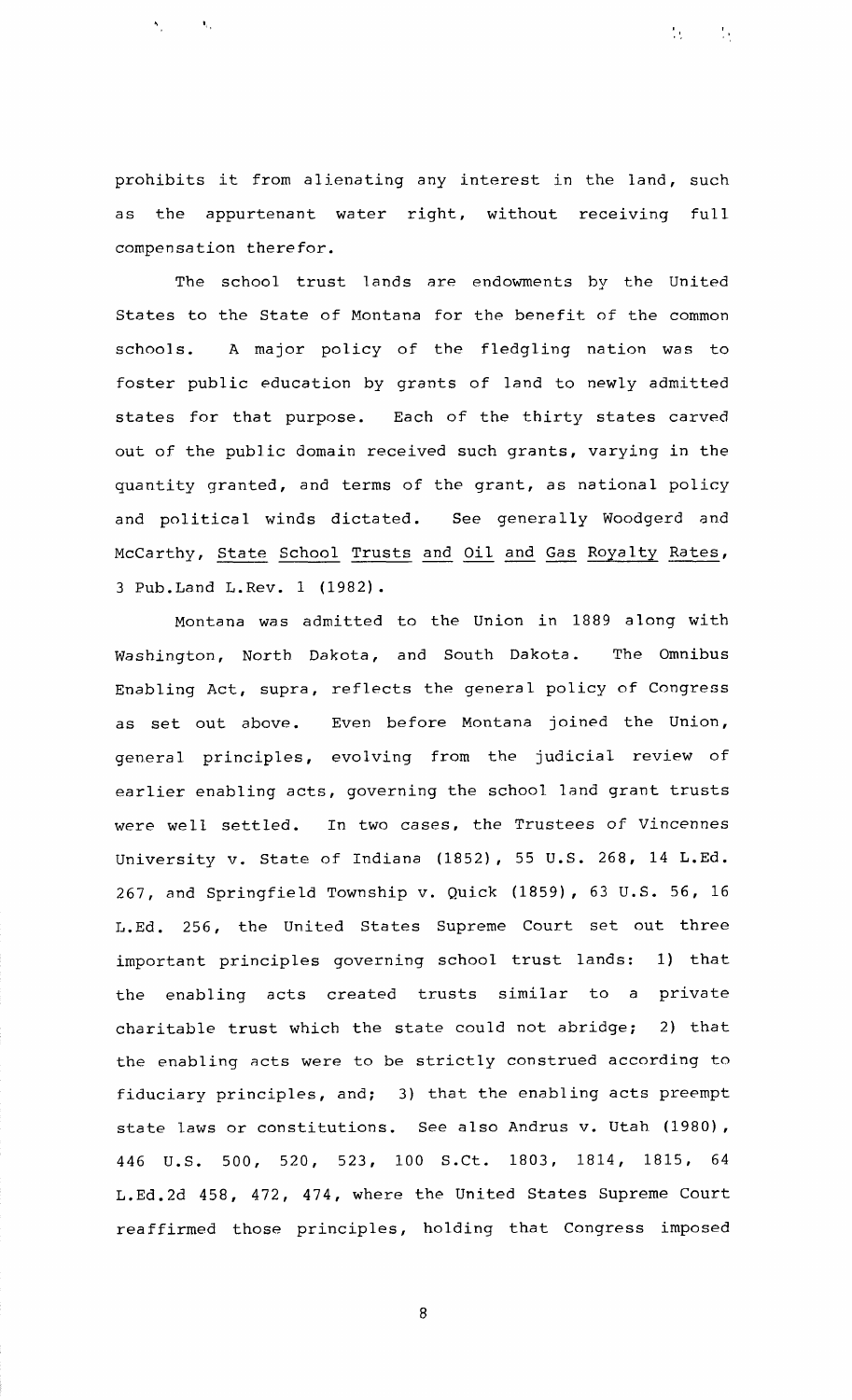upon the states a binding and perpetual obligation to use the granted lands for public education.

 $\sim$   $\sim$ 

The courts have been very protective of the trust concept, and emphatic about the need to preserve the value of the trust corpus-the school lands. The seminal case in this regard is Lassen v. Arizona (1967), 385 U.S. 458, 87 S.Ct. 584, 17 L.Ed.2d 515. In Lassen, the United States Supreme Court held that the Arizona Highway Department was required to fully compensate the State Land Department (administrator of the school lands) for the value of easements taken across school lands. The Court held that the Arizona Enabling Act, ch. 310, 36 Stat. 557 (1910) "contain[ed] 'a specific enumeration of the purposes for which the lands were granted and the enumeration is necessarily exclusive of any other purpose'" Lassen at 467, 87 S.Ct. at 589, 17 L.Ed.2d at 522 (quoting Ervien v. United States (1928), 251 U.S. 41, 47, 40 S.Ct. 75, 76, 64 L.Ed. 128, 130).

In State of Utah v. Andrus (D. Utah 1979), 486 F.Supp. 995, the federal district court concluded that the lessees of state school lands had an implied right of access to their leasehold across adjacent federal lands. The court felt that if it held otherwise, "the very purpose of the school trust lands would fail. Without access the state could not develop the trust lands in any fashion and they would become economically worthless. This Congress did not intend." 486 F.Supp. at 1002. The Court in Utah v. Andrus made it clear that any restriction on the use (i.e. access) of school trust land that effectively devalues it cannot be sustained.

This Court has likewise been emphatic in protecting the school trust. In Rider v. Cooney (1933), 94 Mont. 295, 23 P.2d 261, we first held that a lease is an "interest" in land. Then, applying the rule that interests in school trust

 $\overline{9}$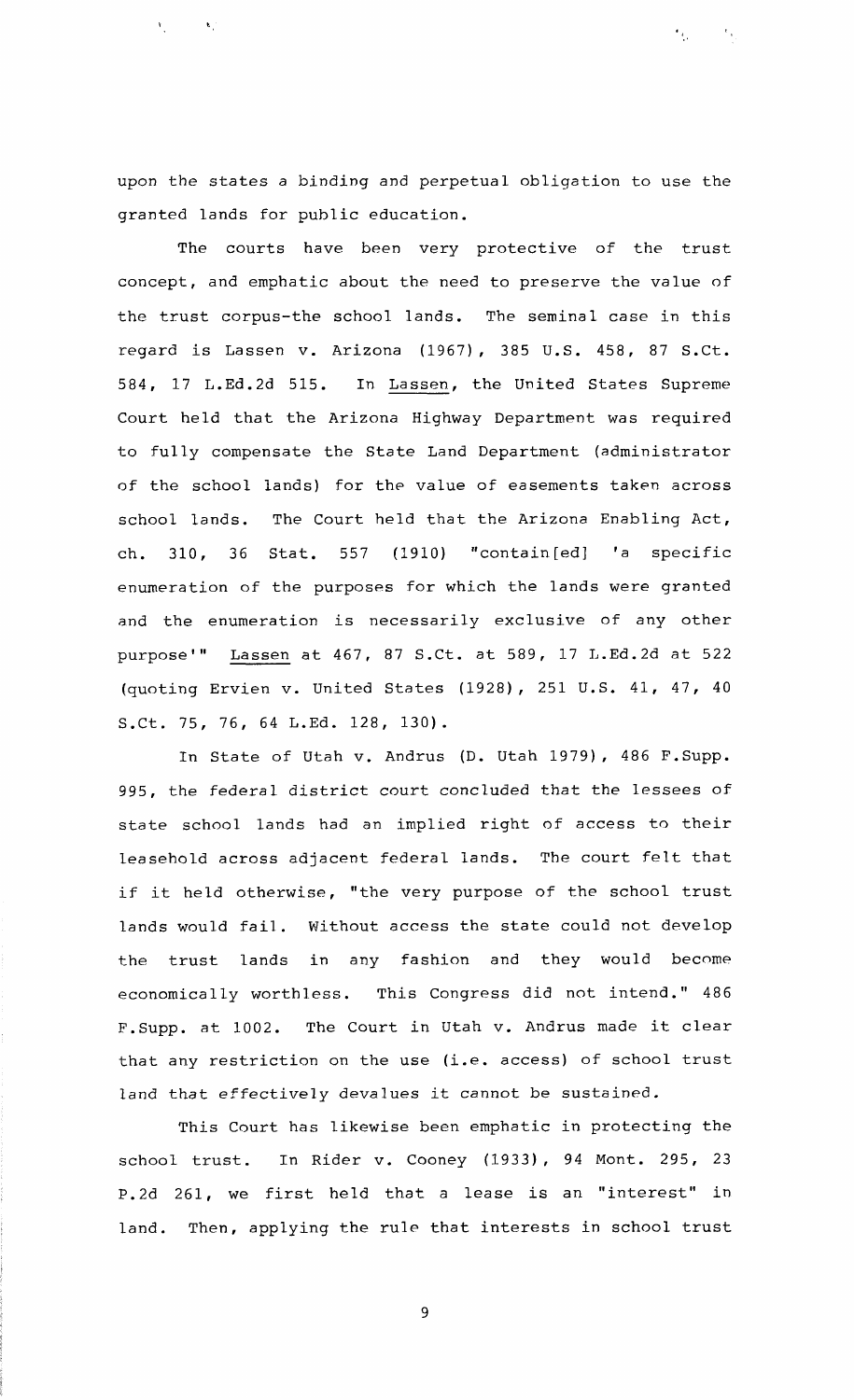lands cannot be alienated for less than full value, we held that the State musts also obtain full value for a lease thereof. See also State ex rel. Galen v. Dist. Ct. (1910), 42 Mont. 105, 112 P. 706; Gladden Farms, Inc. v. State (Az. 1981), 633 P.2d 325; Arizona State Land Department v. Superior Court (Az. 1981), 633 P.2d 330; City of Sierra Vista v. Babbitt (Az. 1981), 633 P.2d 333; State v. University of

 $\mathcal{M}_{\rm{max}}$ 

 $\mathcal{N}_\chi$ 

Alaska (Ak. 1981), 624 P.2d 807.

 $\sim 10^4$ 

 $\mathbf{A}^{(1)}$  and

In Jerke v. State Dept. of Lands (1979), 182 Mont. 294, 597 P.2d 49, we addressed a situation analogous to the one at bar. The general question presented was how far the State could surrender its managerial prerogatives over school lands without violating the trust. Montana law empowers grazing districts to manage and allocate lands within their jurisdiction. This includes the power to grant preference rights to members in the re-leasing of school lands that are within the district. The plaintiff in Jerke contended that the preference right unconstitutionally prevented the State from receiving full fair market value for the land. Since the existing lessee who exercised the preference right was not using the land (and thus not "follow[ing] good agricultural practices and mak[ing] improvements on the land" 182 Mont. at 297, 597 P.2d at 51), we held the preference right was unconstitutional as applied. This was because:

> "To allow the preference right to be exercised <u>in-this</u> case would be to install the Grazing District as the trustee of the land. It, rather than the Department of State Lands, would decide who will occupy the land but it would not be bound by a constitutional or fiduciary duty." 182 Mont. at 297, 597 P.2d at 51.

See also State ex rel. Thompson v. Babcock (1966), 147 Mont. 46, 409 P.2d 808 (upholding the Commissioner's discretionary authority to accept lease terms less than the highest bid in order to effectuate sustained yield concepts and insure the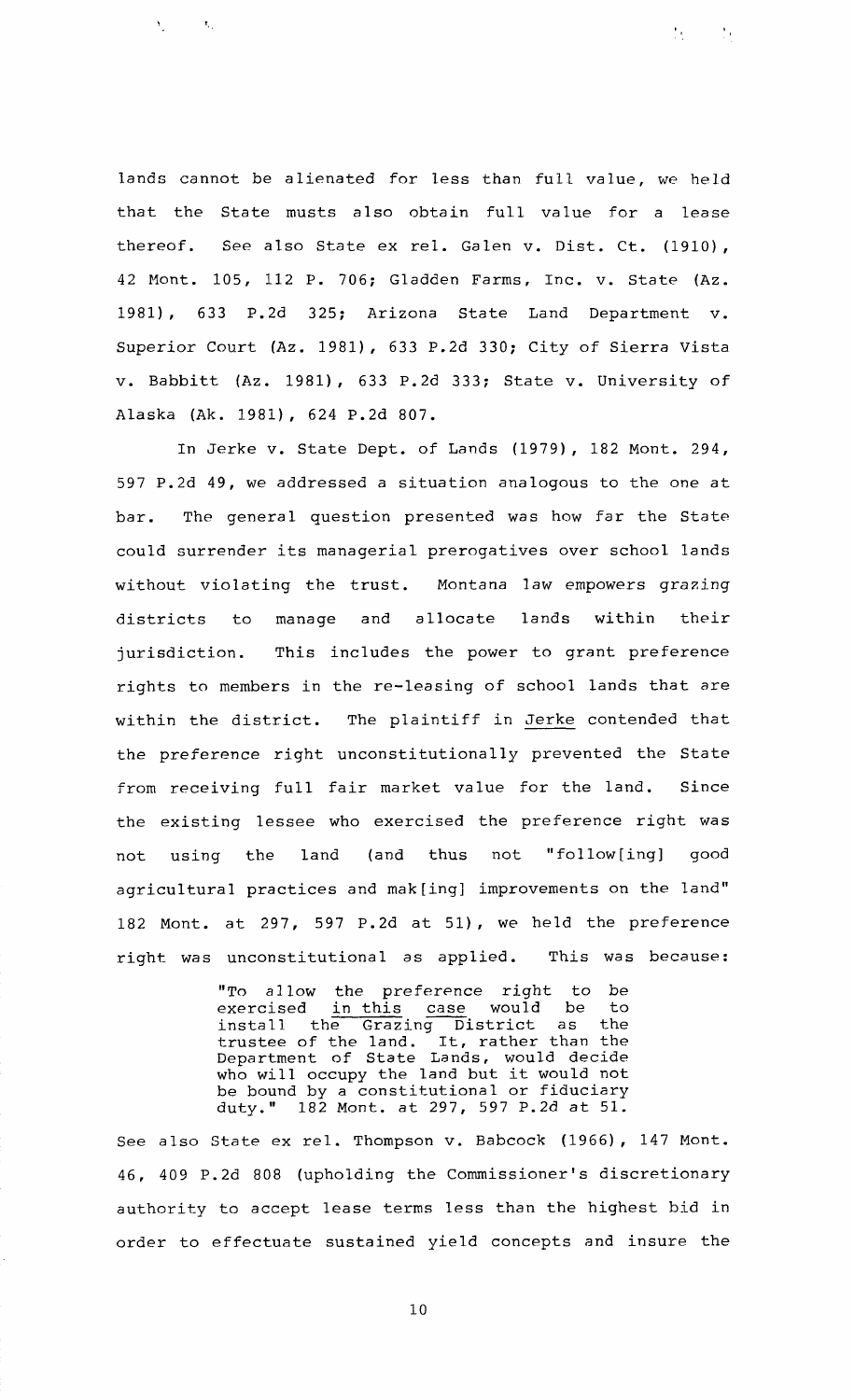long-term strength of the trust corpus) ; In Re Montana Trust and Legacy Fund (1964), 143 Mont. 218, 388 P.2d 366. The Oklahoma Supreme Court in Oklahoma Education Association v. Nigh (Ok. 1982), 642 P.2d 230 has also addressed the same question as this Court did in Jerke. The Oklahoma court went further and found several state statutes limiting the amount of interest that the state could receive on school lands, and creating preferences in the re-leasing of school lands, to be unconstitutional.

 $\mathcal{F}_{\mathcal{F}_{\mathcal{F}}}$ 

 $\sim 25$ 

 $\left\langle \frac{1}{2}\right\rangle$ 

 $\sim 4^{\circ}_{\circ}$ 

Most recently, the Washington Supreme Court upheld the federal land grant trust in holding the Washington Forest Products Industry Recovery Act of 1982, R.C.W. 79.01.1331-.1339, unconstitutional. The Act was passed in response to the decline of the prices in the forest products industry at the time. It allowed the Washington Department of State Lands to release contracts previously entered into with loggers and other forest products users because the industry stood to lose a great deal, due to the decline in prices, if the contracts were enforced. The Washington Supreme Court, in Skamania County v. Washington (Wa. 1984) , 685 P.2d 576, dealt with the contracts on school trust land. Premising its argument by stating: "Every court that has considered this issue has concluded that these are real enforceable trusts that impose upon the state the same fiduciary duties applicable to private trustees," 685 P.2d at 580, the court found the act had violated the trust by transferring trust assets--the contract rights--for less than their full value and held it unconstitutional. 685 P.2d at<br>583. See also Torve and Handy, <u>Skamania</u> County v. 583. See also Torve and Handy, <u>Skamania</u> County v.<br>Washington: A Case of Divided Loyalties, Fall 1984, Western Natural Resources Litigation Digest Commentary **7.**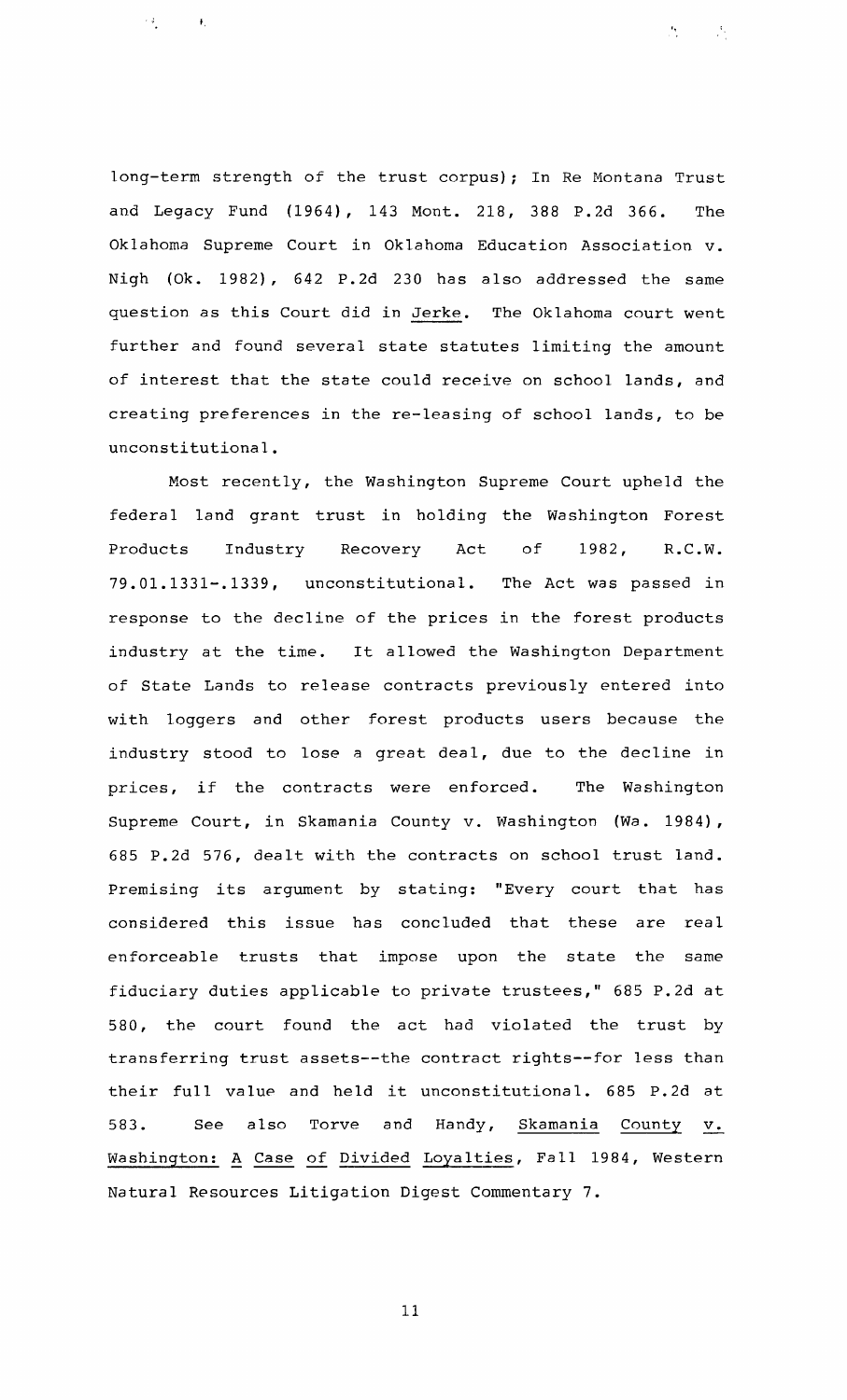The above cases establish two main points that are important when considering either minor premise leading to our decision. First, an interest in school land cannot be alienated unless the trust receives adequate compensation for that interest. Water that is appurtenant to the school lands is an interest for which the trust must receive compensation. Second, any law or policy that infringes on the state's managerial prerogatives over the school lands cannot be tolerated if it reduces the value of the land. In this case, the DSL contends that to allow lessees to develop private, personal rights on school lands would impermissibly reduce the DSL's ability to manage these lands for their highest value.

 $\sim 5\,\mathrm{g}$ 

 $\mathcal{F}_{\mathcal{G}_\mathcal{F}}$  .

Section 70-15-105, MCA states that:

 $\mathcal{L}$ 

 $\Sigma^+$ 

"A thing is deemed to be incidental or appurtenant to land when it is by right used with the land for its benefit, as in the case of a way or watercourse or of a passage for light, air or heat from or across the land of another."

Further, Professor Wells A. Hutchins, in his treatise Water Rights Laws in the Nineteen Western States Vol. I at 455<br>(U.S. Dept. of Agriculture, 1971) states: "Of general Dept. of Agriculture, 1971) states: "Of general application in the West is the rule that an appropriative right becomes appurtenant to the land for the benefit of which the water is applied."

In Montana, the determination of whether water is appurtenant to the land is one of fact. Yellowstone Valley Co. v. Associated Mortgage Investors, Inc. (1930), 88 Mont. 73, 290 P. 255; see also Hutchins, supra at 459. Here, by stipulated facts, it appears that all of the water rights at issue are used either in whole or in part on the school lands. Additionally, all of the lands in question are classified grazing lands under sections 77-1-401 to -404, MCA, and the water appropriated on them is used for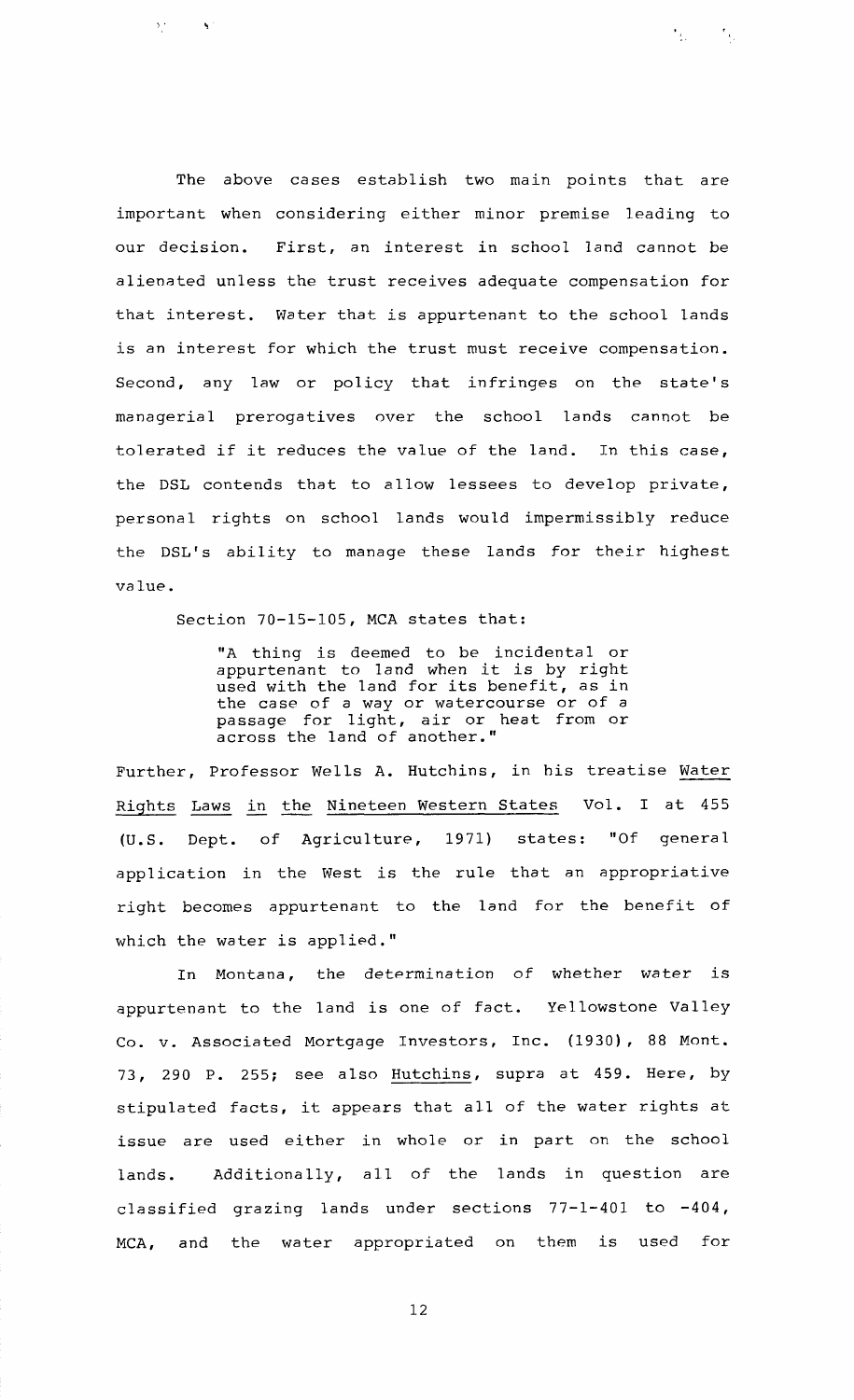stockwatering or other agricultural purposes. The water rights in question are appurtenant.

 $\mathcal{N}_{\mathcal{F}}$ 

 $\sim$   $\alpha_{\rm L}$ 

 $\mathbf{S}_{\mathrm{max}}$ 

This conclusion is consistent with the general rule that when title to irrigated property is passed, the water rights pass as an appurtenance unless specifically excepted. Section 85-2-403, MCA; Castillo v. Kunnemann (Mont. 1982), 642 P.2d 1019, 39 St.Rep. 460; Adams v. Chilcott (1979), 182 Mont. 511, 597 P.2d 1140; Schwend v. Jones (1973), 163 Mont. 41, 515 P.2d 89. Respondents point to no authority explaining why the rule in regard to leases of land should be different than with the sale of land. We believe it should be the same--the parties to any such transaction may specifically effect a severance, but absent such, the water right remains appurtenant, following title. It does not make sense for each succeeding tenant to walk off with one water right after another.

Respondents cite several cases that appear to articulate a contrary rule. The first, Smith v. Denniff (1900), 24 Mont. 20, 60 P. 398, is distinguishable in the fact that it concerned water appropriations made by squatters on the federal lands who diverted water for use on the public domain. The school trust lands were withdrawn from the public domain by the Montana Territory Organic Act, supra, in 1866, and none of the rights at issue in this case were developed before then. As discussed above, school trust lands are subject to a different set of rules than other public lands. Secondly they cite Hayes v. Buzzard (1904), 31 Mont. 74, 77 P. 423 for the rule that the question of whether water is appurtenant to the underlying land turns upon the intention of the appropriator. Again, Hayes arose on public domain land, not school trust land. This Court recognized that distinction: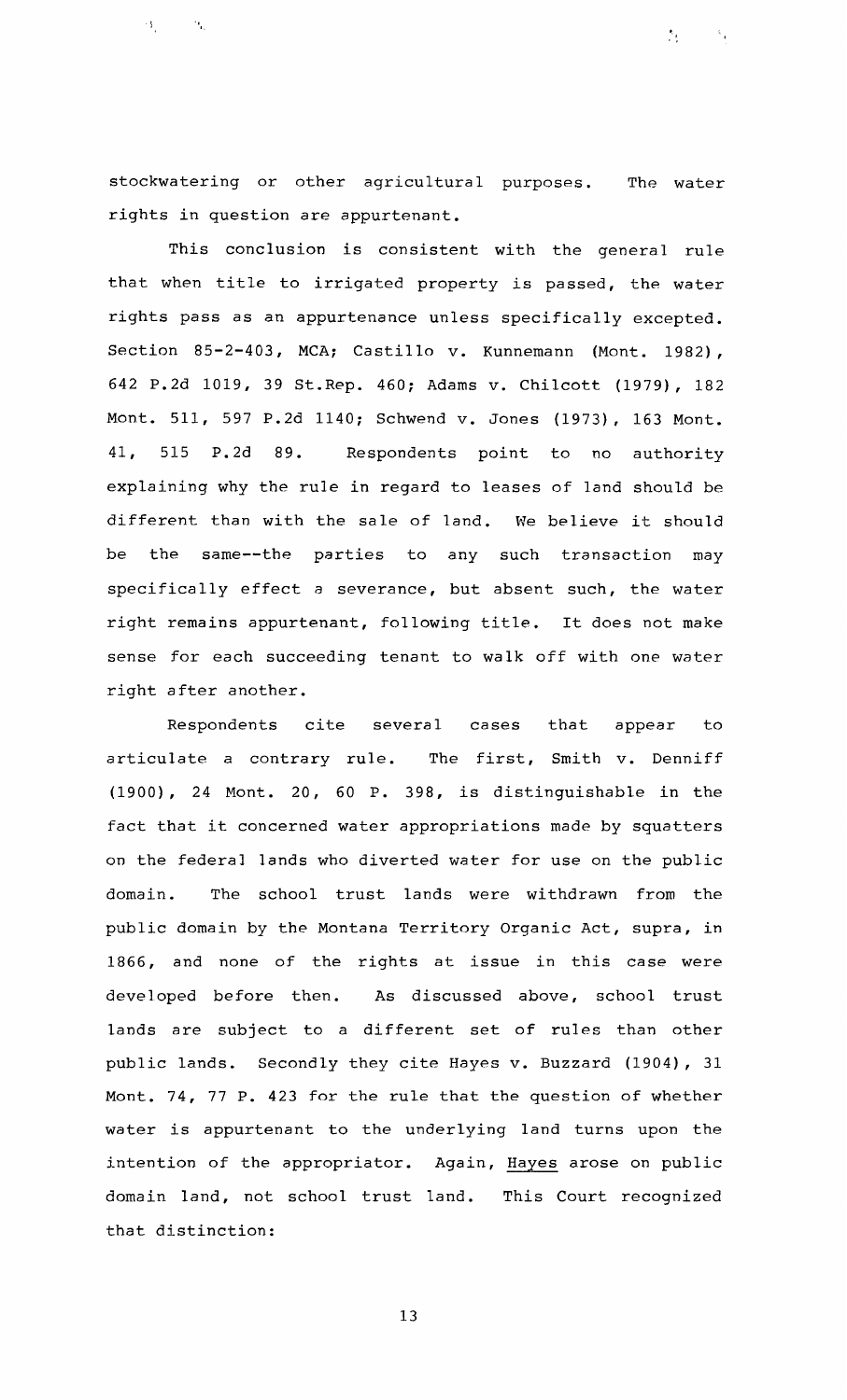"The legal title to the land upon which a water right acquired by appropriation "The legal title to the land upon which a<br>water right acquired by appropriation<br>made on the public domain [emphasis<br>added] is used or intended to be used in<br>no wise affects the appropriators title<br>to the water right, for t no wise affects the appropriators title to the water right, for the bona fide<br>[emphasis in original] intention which is required of an appropriator to apply the<br>water to some useful purpose may water to some useful purpose may comprehend a use upon lands and possessions other than those of the appropriator, or a use for purposes other than those for which the right was originally appropriated." **31** Mont. at 81 77 P.2d at 425, quoting Smith v. Deniff, supra.

 $\mathcal{O}_{\mathcal{L}^{(n)}}$ 

 $\sim 10$ 

(See also Ervien, 246 F. at 280: "Congress did not intend that the [school trust] lands granted and confirmed should collectively constitute a genera1 resource or asset like ordinary public lands held broadly in trust for the people. . . ") Respondents' argument does not answer the state's concern with meeting its trust responsibilities.

Since an appurtenant water right is an interest in the land (see also section 70-1-106, MCA; Yellowstone Co. v. Asso. Mtg. Investors, supra) it cannot be surrendered by the State without the trust receiving fair market value. None of the lessees alleged payment of consideration to the State apart from that required by the lease, and thus we conclude that the water rights appurtenant to such lands belong to the State.

The State argues that vesting title in lessees would violate the trust for another reason. If a lessee lost his lease, but retained the water right, that lessee would in effect be able to control the use of the land. In many cases in this semi-arid area, the control of water means the control of the land itself. Conceivably, the DSL, in a desire to insure that the land had water, could find itself in the awkward position of negotiating with a former lessee, who might be inclined to release his right only to family or friends--thus assuring his re-entry. The former lessee could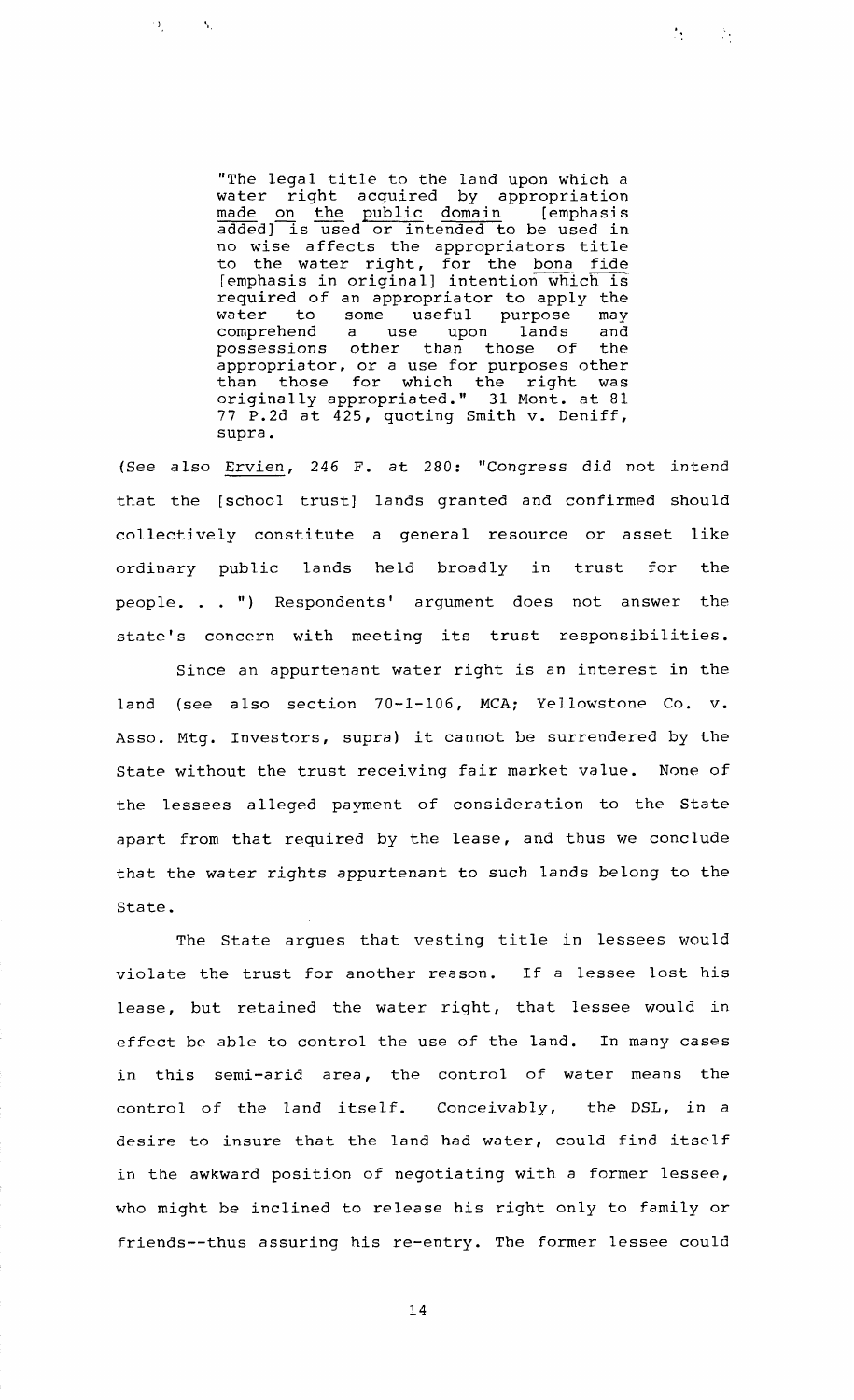"chill" the bidding process by letting it be known that he would only release his right at an inflated price. Finally, the former lessee could conceivably dictate possible uses of the land in return for the water. This situation is clearly repugnant to school trust principles. This Court, in Jerke v. State Department of Lands, supra, and other courts, see Oklahoma Education Assoc. v. Nigh, supra and State of Utah v. Andrus, supra, have consistently held that any infringement on the use or management prerogatives of the State that effectively devalue school lands is impermissible. We agree, and find this to be an alternative ground for our decision.

 $\mathcal{D}_{\mathcal{L}}$ 

 $\sim 10$ 

 $\Omega_1 \times \cdots \times \Omega_k$ 

Respondents point to section 77-6-115, MCA, which states in pertinent part that:

> " (1) The lessee of state lands may at any time prior to  $1$  year before the expiration of his lease make application to the board for permission to secure a water right to the land under his water right to the rond meets<br>lease...If the proposed plan meets<br>with the approval of the board, the approval of the board, permission shall be granted the lessee to secure the desired water right for the land and to place the same under irrigation.

> " (2) If such water right becomes a permanent and valuable improvement, then in case of the sale or lease of the lands to other parties, the former lessee shall be entitled to receive compensation in the amount of the reasonable value thereof, as in the case of other improvements, from the new lessee or the purchaser.

> " (3) These provisions shall not be so construed as to make the state liable to the lessee for the payment of the cost or value of such irrigation improvements."

They contend that this statute, in effect, acknowledges the property interest of the lessee in the water right, and further, that in subsection (3) the State denounces any interest in the water by releasing itself from liability for the cost of irrigation improvements. Respondents also point to 526.3.123, A.R.M., which provides that the State shall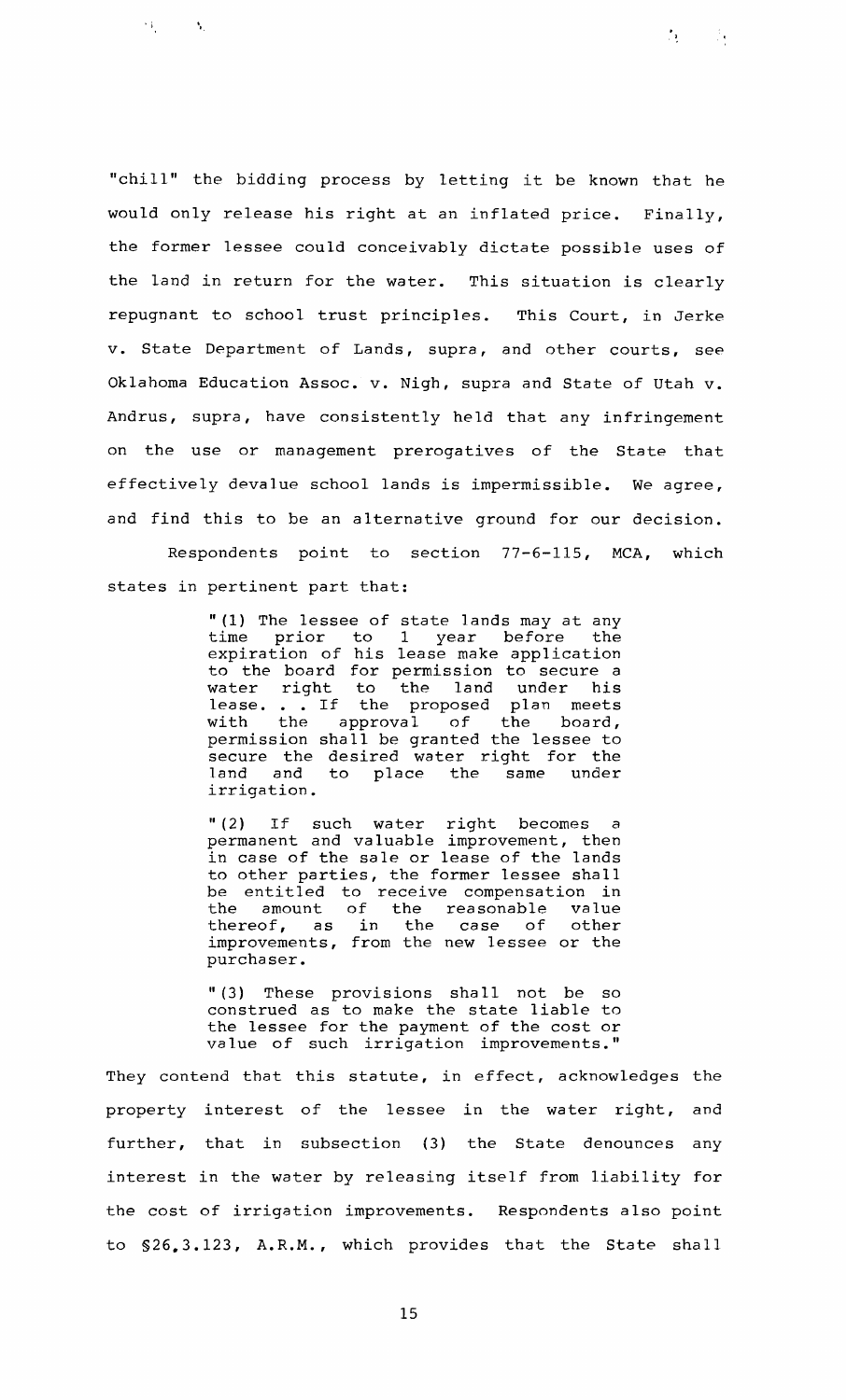reimburse departing lessees for the reasonable value of the improvements made (as per section 77-6-115(2), MCA), and that, "[alny water rights hereafter secured by the lessee shall be secured in the name of the state of Montana." They argue that since 526-3.123 A.R.M. was not adopted until 1979, it does not apply to the water rights in this case because all of them predate it. They also argue that the provision lends itself to supporting the position that the State had acquiesced in recognizing pre-1979 water rights in lessees. Both of these arguments are unfounded. First, none of the alleged rights at issue in this case were perfected pursuant to section 77-6-115, MCA or 526-3.123, A.R.M. Neither provision can be used as direct authority by respondents. For that reason we are not called upon to construe section 77-6-115, MCA. We note though that it is capable of two interpretations: first, as applying to water rights as respondents argue; secondly, as applying only to improvements, such as ditches, reservoirs, headgates, and other capital projects, constructed "for" or attached "to" the land and not subject to being retained by the lessee upon payment by a new lessee or purchaser, as is the case with other improvements to the leasehold, as contended by the State. The general rule is that whenever there are differing possible interpretations of statute, a constitutional interpretation is favored over one that is not. United States v. Clark (1980), 445 **U.S.** 23, 100 S.Ct. 895, 63 L.Ed.2d 171; Sutherland on Statutory Construction §45.11 (1984 ed.). In this regard, we point to the Skamania and Nigh, decisions holding statutes unconstitutional because they violated the school trust principles established by that state's Enabling Act.

 $\mathbf{r}_{\perp}$ 

 $\mathcal{K}_1$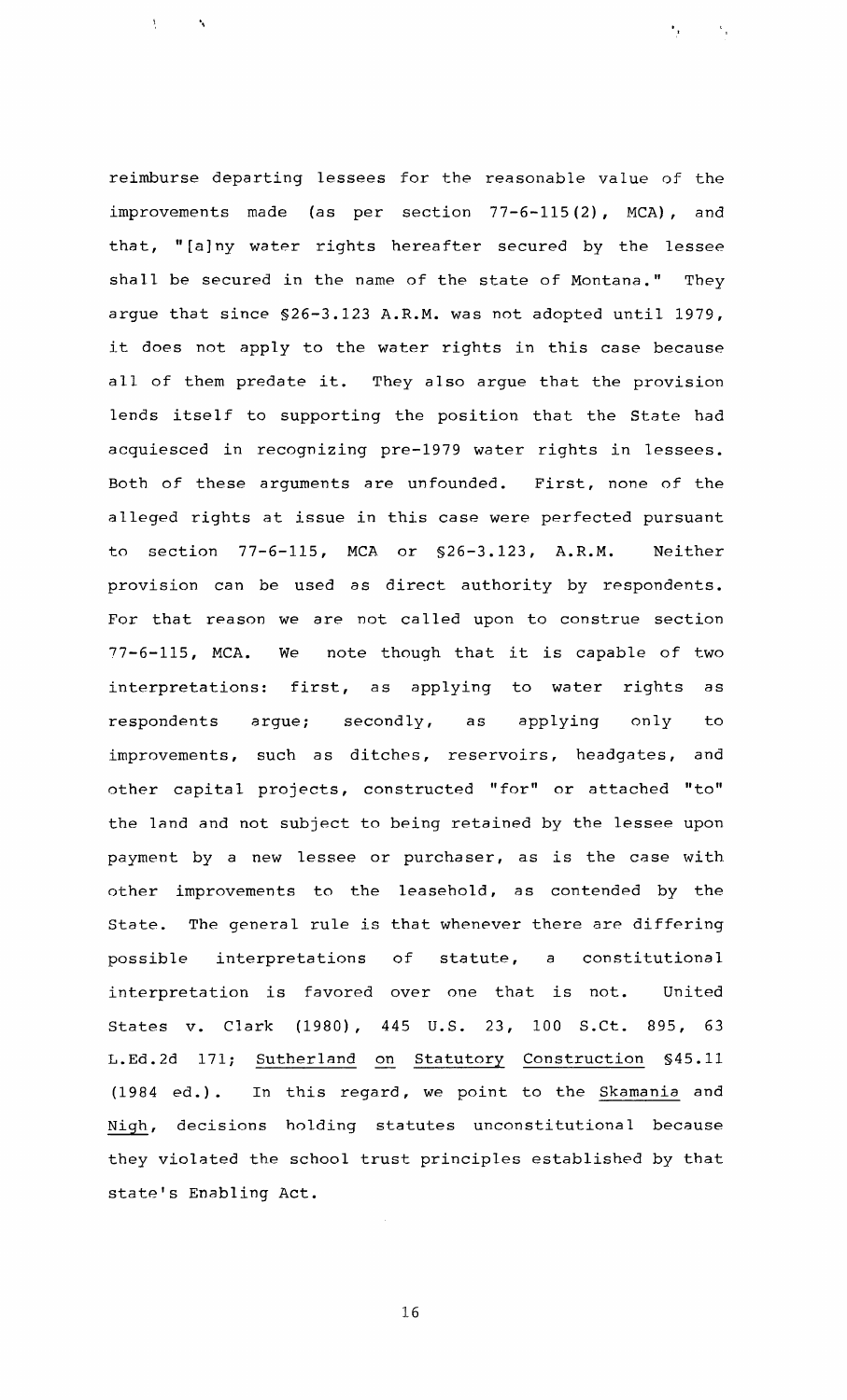In the alternative, respondents argue that section 77-6-115, MCA, and the principles of the Water Use Act set forth in section 85-2-101, MCA, and the prior appropriation doctrine, give rise to an implied severance of water from land in the school trust land leases, and that the State is now estopped to deny these rights because of the long-standing and detrimental reliance by the lessees.

 $\mathcal{E}_{\mathcal{F}_{\mathcal{F}}}$ 

 $\epsilon_{\rm{M}}$  .

As we discussed above, the State holds these lands subject to the school trust. The essence of a finding that property is held in trust, school, public, or otherwise, is that anyone who acquires interests in such property do so "subject to the trust" Nat. Audubon Society v. Superior Court (Cal. 1983), 658 P.2d 709, 723. See also Illinois Central Railroad v. Illinois (1892), 146 U.S. 387, 13 S.Ct. 110, 36 L.Ed. 1018 (a state may not abdicate its trust in public property); and Thompson v. Babcock, supra at 54, 409 P.2d at 812, ("[wlhen state land is leased, it does not relinquish the entire interest therein"). The State has no power, absent adequate consideration, to grant the lessees the permission to develop non-appurtenant water rights, and every school trust lease carries with it this limitation.

Respondents' argument that they have detrimentally relied upon "representations" by the State made through its laws and regulations, is not persuasive. There has been no detriment. Section 77-6-302, MCA provides that lessors will receive reasonable compensation for any improvements they have made on the leasehold if they relinquish the property to a new lessee or purchaser. Further, the argument that this rule sets up disincentives to the development of our water resources, contrary to the genera1 policy set out in the Water Use Act of promotiong the beneficial use of water, is also not persuasive. Section 77-6-302, MCA actually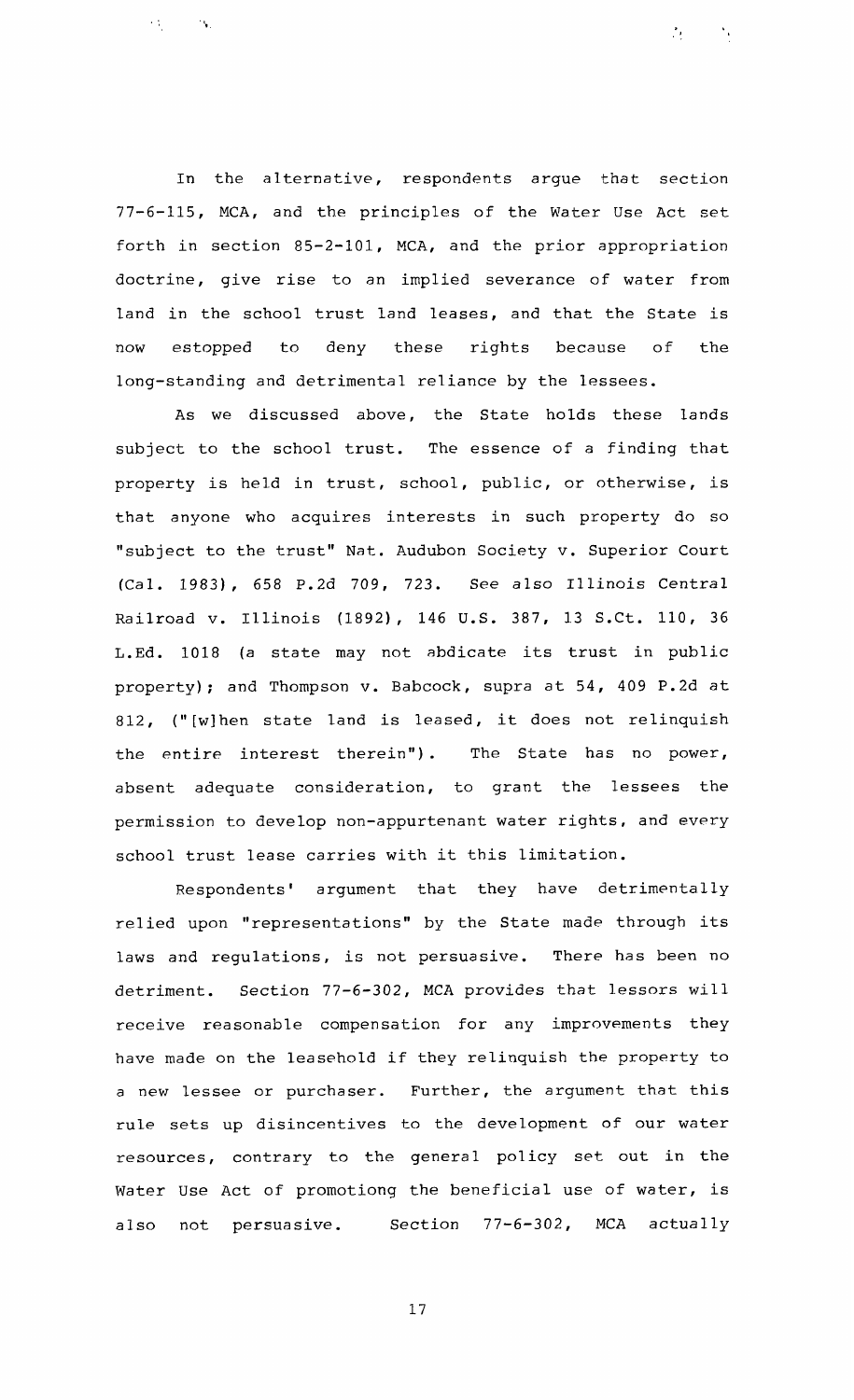insulates the developer-lessee from any market risk that he would have to bear if making improvements on his own land.

 $\mathbf{I}^{\top}$ 

 $\epsilon_{\rm{eff}}$ 

The Montana Constitution requires this result. Art. IX, sec. **3** (1) , provides that "all existing rights to the use of any waters **for** any useful or beneficial purpose are hereby recognized and confirmed." This provision prevents the State from affecting rights vested at the time the Constitution was adopted other than through the exercise of Constitutionally provided powers such as eminent domain, Mont. Const. Art. **11,**  sec. 29, or the general police power, and without affording due process of law, Mont. Const. Art.  $\mathcal{I}I$ , sec.  $4\overline{\mathcal{I}}$ . Here the State, through the adjudication process, is claiming, and this Court is recognizing rights "existing" at the time the 1972 Constitution was adopted-- Art. IX, sec. 3(l) merely reaffirms these rights.

As stated above, we hold that the lessee, under the terms of the school trust lease, is entitled to the use of water appurtenant to the leased land. The State is the beneficial user thereof, and its duty as trustee of the school lands prohibits it from alienating this interest in the land absent full compensation therefor. Absent such compensation, the title to the water rights in this case vest in the State.

Appellants and amici have urged this Court to find that school trust lands benefit from a federally reserved water right as originally recognized in Winters v. United States (1907), 207 U.S. 564, 28 S.Ct. 207, 52 L.Ed. 340, to which the State has succeeded. In our opinion, it is perhaps best to keep the reserved rights doctrine confined to situations where it arose and is most appropriate; as an accommodation between federal and state interests. Since the rule we have stated is sufficient to settle the case at bar, principles of judicial restraint counsel us to decline ruling further.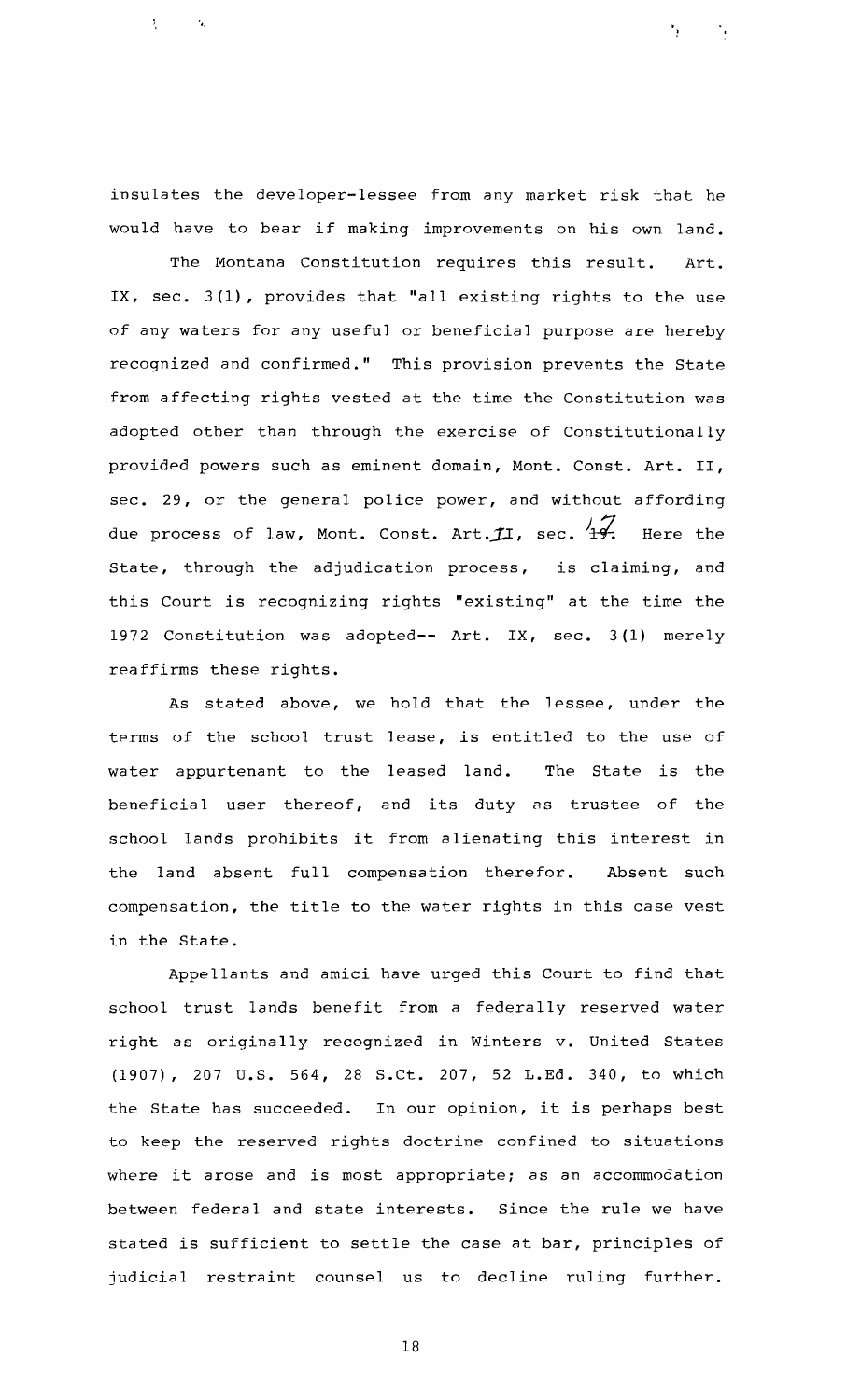This rule applies to all the waters at issue. Subject to Title 85, Chapter 2, Part 5, MCA, groundwater appropriated and used on State land should be treated no differently than surface waters appropriated and used on those lands. The Montana Constitution, Art. IX, sec. **3,** Mont. Const. and the Water Use Act, section 85-2-102(14), MCA, make no distinction between groundwater and other water rights.

The Order of the Water Court is reversed, and the case remanded for the purpose of modifying the Powder River Final Decree in compliance with this Opinion.

V.C. Anthrandson

香兰 声

We concur:  $\overline{\texttt{Chief}}$ Justice ىھ( Anra isem **1 Justices** 

 $\mathbf{r}$  ,  $\mathbf{r}$ 

 $\sim 10$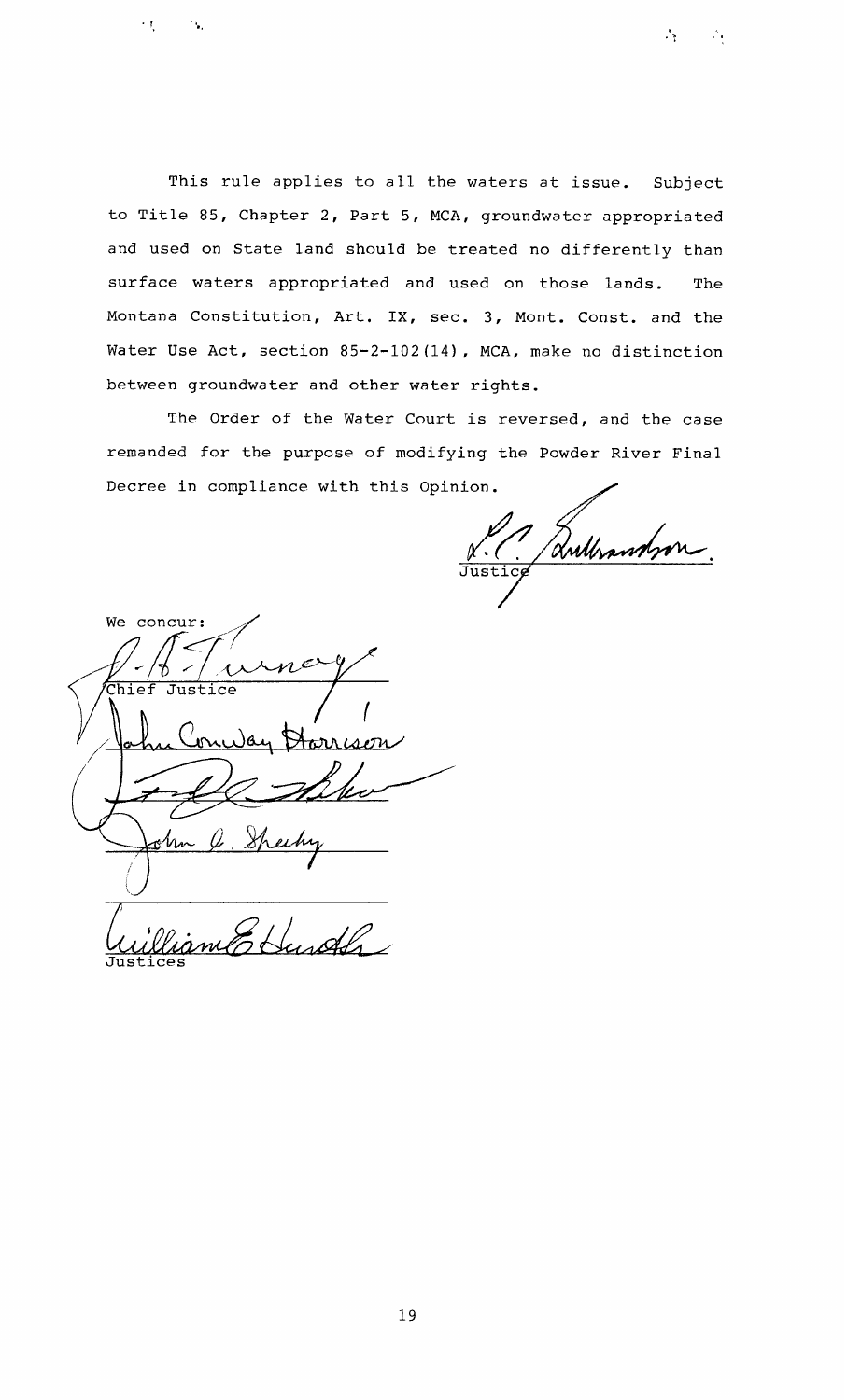Mr. Justice Frank B. Morrison, Jr. specially concurring: The majority opinion recalls to mind the old Montanan who said, "A moose is a cow designed by a committee." Indeed, this moose must have been designed by a committee.

 $\ddot{\phantom{a}}$ 

 $\mathbf{r}^{\star}$ 

The only bright light which shines through this otherwise verbose and rambling epistle is the result. In that I concur.

The majority opinion contains a good deal of judicial chaff including a rather lengthy recital of irrelevant historical data surrounding passage of the Montana Water Use Act of 1973. This effort effectively obfuscates the issues while impressing the casual reader that scholarship is the cornerstone of the majority's pronouncement.

The issue in this case is quite simple and straight forward. At the time the federal government granted school lands to the state in trust for educational purposes, did the federal government include within the grant the right to develop water to achieve the educational purposes of the trust? If, as an incident of ownership, the state acquired, as appurtenant to the land, the right to develop water so that the purpose of the trust could be realized, then the state cannot alienate that property right in diminution of the trust res.

The majority opinion initially indicates that the educational purpose of the trust cannot be realized without an appurtenant water right. With this I agree. However, in an apparent attempt to avoid interrupting the priorities of other appropriators, the majority seems to be saying that this appurtenant right did not spring into existence until it was developed by the lessee. This approach recognizes the priority of appropriators. In order to accomplish this objective the majority has created a fictional agency whereby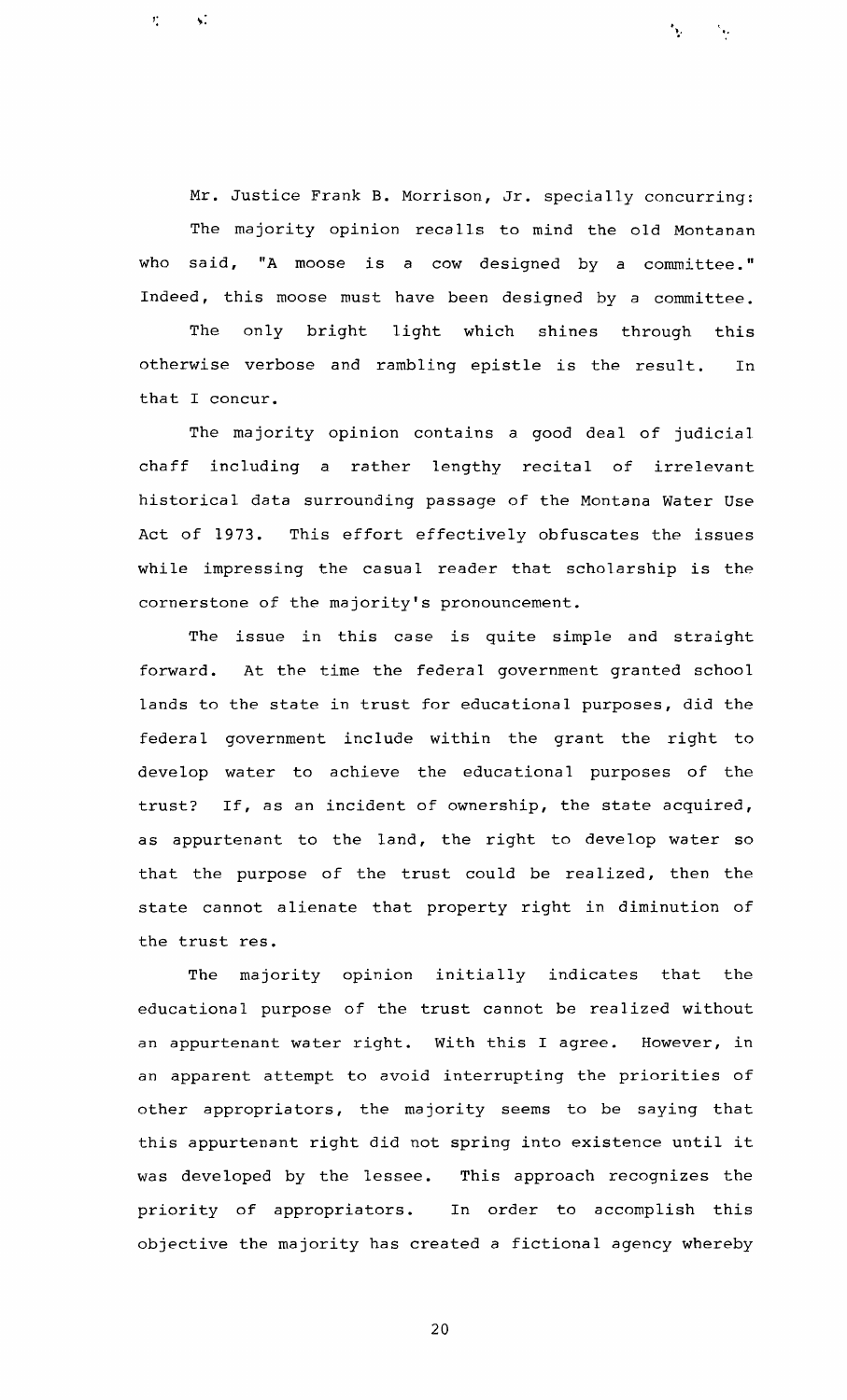the lessee, who develops the water, does so on behalf of the state. This nonsense is engaged to achieve a result.

 $\mathbf{f}^{\dagger}$ 

The majority's effort to secure unto school lands a sufficient amount of water to maximize their income potential for the trust, without disrupting prior rights, could have been achieved on a more legally sound foundation by simply holding that the federal government granted to the state school lands with the appurtenant right to develop water in order to maximize their income producing ability. The court then could have held that, under the prior appropriation doctrine, a priority date did not commence until the right was developed. In this way, at least, the majority would have recognized the property right in the state from the beginning which would give a basis for holding that the lessee developed the right for the state.

In truth, these school lands were withdrawn from the public domain prior to any appropriation. The federal government granted to the state, in trust for educational purposes, land and the water necessary to develop the land for its trust purposes. Later, when the public domain was settled appropriations were made but the appropriations only operated on those lands remaining in the public domain. Settlers who moved in and appropriated could have obtained no water from school lands which resided safely in the trust.

I find it unfortunate that reference is made to the "Winters Doctrine" or to federal reserved rights. Apparently there is some anticipation by the majority that this precedent will effect the adjudication of Indian water rights. Perhaps by analogy it will. However, those cases are not before us.

I concur in the result for the reason that, at the time of the creation of the school trust, the federal government